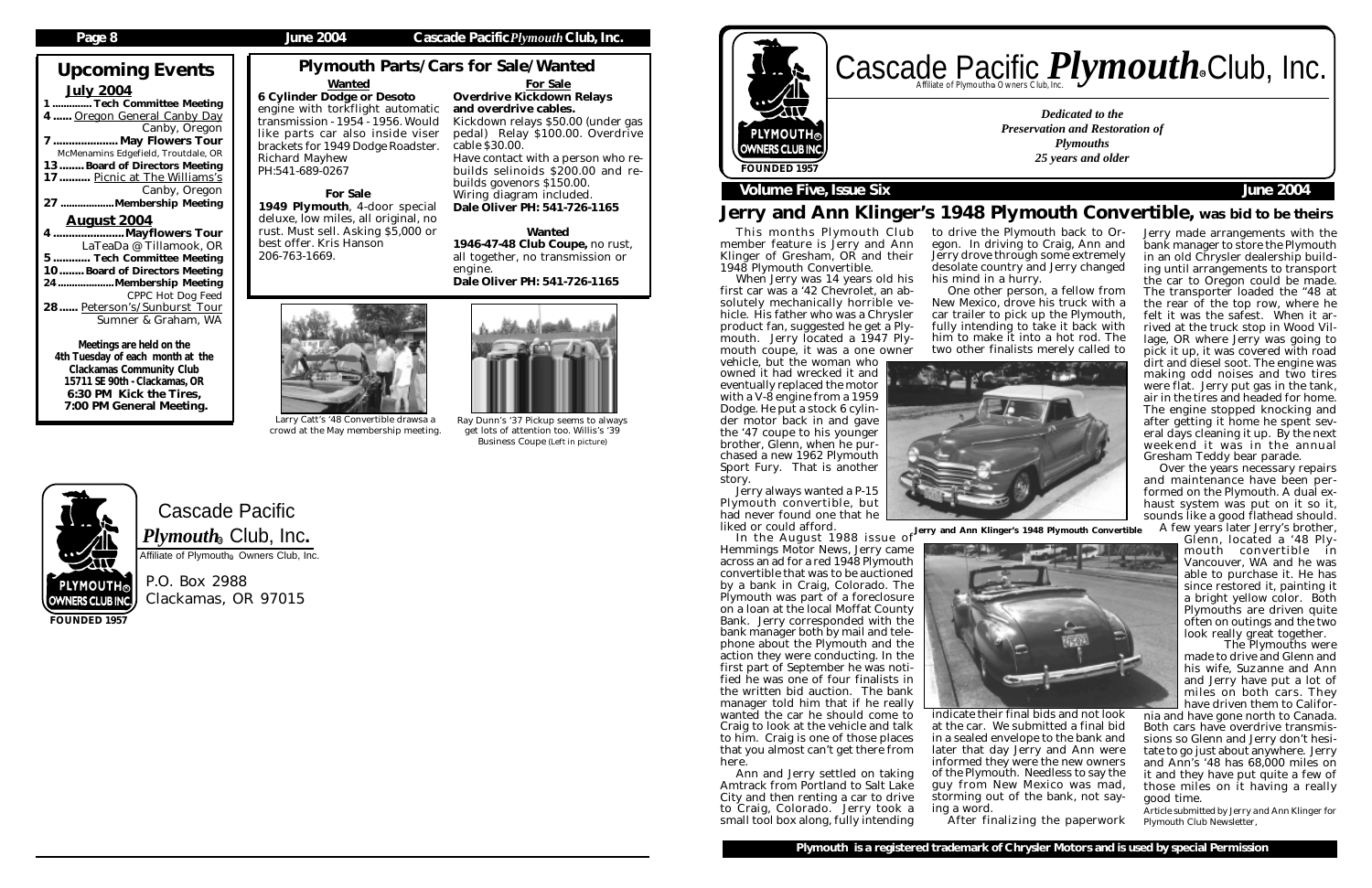President ............Scott Farnsworth PH:503-254-8300 ..... Portland, OR Vice President ............ Dennis Rice PH:503-393-7231 .......... Salem, OR Secretary ................. Vicki Williams PH:503-266-4287 ......... Canby, OR Treasurer .................... Dolores Call PH:503-698-2301 ..... Portland, OR Member at Large ............ Jeff Jolly PH:503-656-7779Oregon City, OR

Standing Committees Activities ................ Jerry Klinger PH:503-665-8330 Gresham, OR Co-Membership ............... Bill Call PH:503-698-2301 Clackamas, OR Co-Membership ... John Sweeney PH:503-281-5159 Portland, OR Newsletter .................. Mike Bade PH:503-653-8102 Milwaukie, OR Refreshments ... Dennis Mowery PH:503-760-3184 Portland, OR Co-Tech Advisor ...... Jimmie Fox PH:503-774-3441 Portland, OR Co-Tech Advisor. Dave Williams PH:503-266-4287 Canby, OR Publicity .................. Russ Ashley PH:503-666-5913 Troutdale, OR email/mail articles to: Mike Bade .......... mdscbade@msn.com P.O. Box 2988- Clackamas, OR 97015 Membership: Cascade Pacific Plymouth Club, Inc. Membership dues are \$20.00 per calendar year and must hold a current membership to the National Plymouth Club. Membership runs Jan. 1 thru Dec 31. Advertising Rates: Advertising is free to current Cascade Pacific Plymouth Club Members. Advertising Rate for Non- members is: \$10.00 per newsletter. one column by one inch. Photos accompanying classified ads are \$10.00 per newsletter inch buy 1 column (Black and White Only Discount Rates: Available to long term advertisements. Advertisements should be kept to Plymouth related services.

the May membership meeting. President Scott Farnsworth presided and Vicki Williams took the minutes.

For the member care report Scott gave an update on his wife Linda's progress with her broken ankle and also reported that Barbara Rice was undergoing treatment for lymphoma but doing well. Although at the evening's meeting, Duanne Luckow was nursing an injured shoulder he received when he was "rear-ended" by another bike rider on a recent bike ride to the coast.

The Long Distance award went to Ray and Virginia Dunn and John and Marlys Sanford who all travel about 35 miles from Silverton, Oregon.

Mike Bade encouraged members to look for old Plymouths while "out and about" and snap a photo to include in upcoming newsletters.

Jerry Klinger gave an update on upcoming activities including the June 5<sup>th</sup> Corbett Fireman's breakfast and the Thorkildson's picnic. It was suggested that members meet at the Airport Road Home Depot at 10:00 a.m. on Saturday, June  $19<sup>th</sup>$  to caravan to the Thorkildson's in Vancouver.

There were 42 in attendance at land home and the Rhododendron Gardens. The evening's speaker was Dan

For the Petersen's Sumner tour the meeting place will be the McDonald's on NW Yeon and a stop in Longview after that. More details will be forthcoming. Steve Parker has volunteered to pull a car trailer up to Sumner in case of any breakdowns.

(Pictured above) 1941 Plymouth of Richard and Annalee Mayhew of Eugene, OR<br>(pictured below)

On September 18th CPPC is assisting the North Clackamas Christian School with a car show at the Haggens' Grocery Store in Oregon City. Vicki Williams encouraged all members to participate and bring their car. The Club will have its own parking area. Members can meet at Clackamette Park for a tailgate breakfast and then caravan up to the car show as a group.

Mick DeSantis invited everyone interested to the Car Show at Chinook Winds Casino in Lincoln City on September 25<sup>th</sup>. The Beach Boys will be in concert that weekend and he can arrange for tickets. Contact Mick if you are interested in this activity.

Lorraine Griffey gave a report on the tour to Frank Springer's SE Port-

Trappe from Clackamas Auto Parts. He offered the Plymouth Club a cash discount with his company. Refer to Cash Account #2685 when purchasing items from Clackamas Auto Parts in Oregon City.

Scott reported that the Board of Directors was working on establishing some guidelines to be followed when the Club goes on tours. One item discussed was having some form of communication between cars on a tour. A poll was taken to see how many members have two way radios. There were quite a few hands raised so members were encouraged to bring their radios when going on tours so we can establish communication lines within our caravans.

The raffle prizes were won by Jeff Jolly, Rich VonAllmen, Don Ryan, Dennis Markovich, Harriet Sweeney, Jimmie Fox, Ernie Wolf and Marlys Sanford.

On April 17 a hearty group of CPPC members and guests braved the potential for rainy weather and toured the Pacific Northwest Truck Museum in Brooks, OR. We met at Clackamette Park in Oregon City at 9:30 where we enjoyed coffee and donuts provided by John Sweeney. The group included several members and guests from the Portland area. Dennis Rice, Ray and Virginia Dunn and Eugene member Richard Cool Chrysler and Mayhew as well as a Chrysler club member joined us at the museum.

At the museum Bud Wright, mu-(pictured below) seum curator and our tour guide Williams have a doughnut greeted us for the tour. We all learned lots of interesting history about trucking in Oregon and the northwest. The museum includes many examples of one-of-a-kind trucks and several trucks that have only a few hundred miles on their odometers. There are also many trucks that spent their entire life working for businesses in the northwest. Many of the trucks are original examples and many have been fully restored by the volunteer staff (including John Sweeney and Ray Splinter of CPPC) that works at the museum.

After the museum we toured the site for the antique auto museum and several of us took photos of our cars in the newly finished replica service station near the auto museum site. After the tours we all caravanned to Rock-n-Rogers on Market St. in Salem for a 50's style lunch.

We each returned on our own routes at our own pace. For the most part the weather cooperated with very little use of the vacuum wipers. Thanks to John Sweeney and Scott Farnsworth for coordinating the tour and special thanks to Bud Wright of the museum for guiding the tour.

# Pacific Northwest Truck Museum Tour, Brooks, OR



Bud Wright, museum curator gives history lesson on early trucks







Scott Farnsworth CPPC President

# Officers 2004 CPPC May Regular Meeting Highlights



and Bud Wright museum curator



John Sweeney and Dave before the tour.









## June Birthdays

Happy June birthdays to the following members: Hank Baker - 1st Dennis Mowery – 2nd Chuck Willis  $-7$ <sup>th</sup> Cindy Wilson -  $11<sup>th</sup>$ Paul Shampine –  $14<sup>th</sup>$ Victoria Cerrati - 15<sup>th</sup> Julie Sharai – 22nd Robbie Bagot – 24th Harvey Williamson –  $26<sup>th</sup>$ Karen Ryan - 28<sup>th</sup> And any others who have not reported their birthdate!



Tim McCarthy, CPPC member greets Dan Trappe the May membership meeting Guest Speaker. It turns out Tim and Dan are old freinds.

It is worth mentioning that many individuals from the Pacific Northwest have made significant contributions to the Modern Day Tucking Industry. In the Lobby of the Brooks Truck museum people such as Norm Williams, Dale Hewitt, Judy Gazoine, Kenneth Self and Hansen are featured for their contributions which have made Brakes safer, Better cooling systems, better transmissions, invention of the 5th wheel and some of the largest Trucking companies in the world are based in the Northwest.



Just some of the many trucks featured at the Brooks Truck Museum are: 1916 Moreland, 1917 Maxwell 1 ton, 1919 Samson, 1915 White, 1917 Reo, 1924 Model T Flatbed, 1920 Sampson, 1924TT Risberg, 1938 Ford, 1934 Fageol, 1950 Freightliner, 1982 Consolidated, 1942 Freightliner, 1952 Freigtliner, 1954 White, 1953 Fire Truck P.F.B., 1951 Ford Utility Truck, 1951 Federal, and a 1919 Republic. Several CPPC members are currently helping to restore many of the trucks featured in the museum.

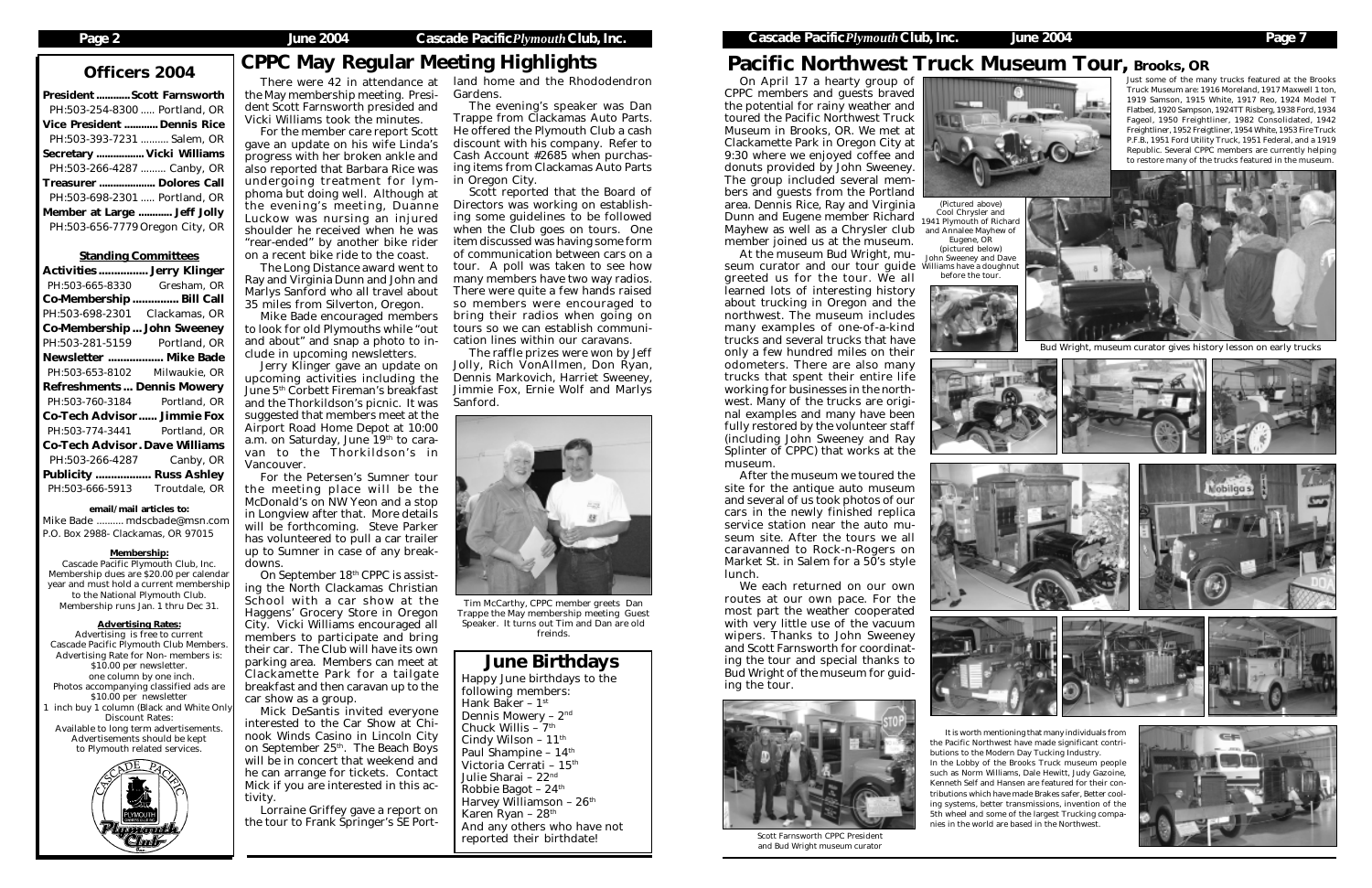# The Steering Column, A message from the CPPC President

The date for the first CPPC Hot Dog Feed is August 24.

It was also suggested that we ask the members to bring dessert.

The the Board gave the go-a-head to CPPC member Bill Call for the special "Hot Dog Night" on Aug. 24th before regular member meeting.

There is some planning to be done and get additional volunteers to help with the cooking and organize the salads, etc. More details to come.

Perhaps interested members can get together without me to work out some details and they we can finalize at next meeting of even visit after regular Club meeting on June 22nd. *Bill Call*

We had another excellent meet-August meeting. We're hoping to fill ing in May. As the weather turns dryer, we seem to see more Plymouths attending the tire kicking each month. We had yet another good presentation at out May meeting by Dan Trappe of Clackamas Auto Parts. I think we all gained a sense of confidence in their ability to help antique car owners locate hard-to-find parts and perform machining services for the old cars.

I'm looking forward to the June, July and August meetings. These three months seem to bring lots of cars to the meetings and, after all, that's what we're all in this for, the cars. These three months should be particularly good with Ed Bruser from Ott's Friction Supply speaking in June, CPPC member Hank Baker speaking in July and a good old American hot dog feed at the

In 1991 Kidd, who owns several auto parts warehouses decided to remodel one of them so that he could open his collection to the public.

On May 22 a enthusiastic group of CPPC members and guests toured the Kidd Toy Museum in Portland, OR. We met our CPPC tour host Les Conner in front of the toy museum at 11:00.

The Kidd's Toy museum is owned by Frank Kidd. Over the past 13 years Frank has packed three buildings in and around 1300 S.E. Grand Ave. with 250 large glass display cases to house more than 10,000 antique toys.

Frank's collection is one of the country's largest collections of antique toys.

Each display case beheld a new adventure to be seen. Colorful banks, dolls, cars, railroad engines, padlocks, and cartoon characters from the past.

Some of the banks date back to the 1860's which include penny banks Ferris wheels that move, and figures that snatch, shoot or swallow coins.

CPPC members were treated to toys from their childhood, including horse drawn carriages, original Disney characters, early vehicles and Lionel trains just out of the original box.

The word of mouth brings all kinds of people through this fantastic collection. Whole families come including grandparents, to point out toys to their grand children.

in a Norman Rockwell painting or walking down the street where "Father Knows Best" come to Canby on the morning of the  $4<sup>th</sup>$  and spend the

The Kidd Toy Museum is open 9 am - 5:30 pm Monday through Friday , 9am to 1 pm Saturdays. Admission is free. It is located at 1300 SE Grand Ave. in Portland, OR.

our northern members on the trip to Sumner on August 28<sup>th</sup>-29<sup>th</sup>.

For further information call 503- 233-7807; groups should call before visiting.

After the tour, CPPC members continued on to Steamers Restaurant on N.E. Sandy Blvd. for lunch.

Thank you Les Conner for organizing this amazing event.

If you missed out on the tour, make the time go on your own and see a truly one of a kind sight.

### Got plans for the 4th of July ? Check out Canby, OR Hot Dog Feed Aug. 24th

ve, Mindy, Lorraine and Donna

every parking spot in the lot with a Plymouth for the August meeting. We hope to draw some of you folks from the outlying areas to the August meeting for some hot dogs and

Plymouth chat.

We had a tour in May to an Antique Toy museum and lunch at the Steamers restaurant. Les and Nancy Conners arranged this tour and I understand it was very well attended and enjoyed by all. Thanks to Les and Nancy for yet another successful tour.

Plans for the other summer activities are coming together. Be sure to keep an eye out for the August tour to the Petersons in Sumner, WA and the cruise-in to North Clackamas Christian High School in September. We will keep plenty of information in the newsletter regarding these two tours. We hope to see some of



Are you looking for some good old fashioned fun for the Fourth of July this year? Would you like to drive your old car too? Well, the Canby, Oregon General Canby Day Fourth of July celebration is the place for you.

For the past several years there has been a car show in conjunction with the Fourth of July festivities in downtown Canby. Bob Crider started the show several years ago on the street in front of his house just one block from the city park that holds all the other holiday events. The show has grown so that it now takes up several streets.

Canby sponsors an old fashioned celebration including a parade in the afternoon. Cars are welcome to join the parade or remain parked so owners can watch the parade go by. There is a poker walk to various local businesses and Canby's Wait Park is surrounded by food and craft vendors.

There are lots of activities for kids to participate in including games and face painting. Kids can decorate their bikes prior to the parade and then ride in the parade. Bike decorating materials are provided. All the activities including an art show and

quilt show are within a few blocks of each other making everything walking friendly. The Park's gazebo hosts ongoing entertainment and cake walks throughout the day. So if you want to feel like you are

whole day.

There are usually about 100 cars and Bob Crider is one of the nicest guys you'll ever meet! There is also a spectacular fireworks display at Trost Elementary School in the evening. *by Vicki Williams*



As we near the mid-point of the year, we need to start thinking of officers for 2005. Please consider running for an office next year or making suggestions to the current officers of people you feel might be good at guiding our club. We are always looking for new faces, talent and ideas. A nominating committee will be selected in August and they will be actively searching for candidates for next year.

As I have stated in the past, each of you can feel free to contact me with suggestions for improvement, input on club activities and operation of the club and I encourage you to do so.

Scott Farnsworth 503-254-8300 sfarnsworth@ltk.com



Frank Kidd, owner and Les Conner, tour host.













Room after room of amazing toys to see.



Frank Kidd must never tire, sharing stories about his toys

## Kidd's Toy Museum, is for the Kid at Heart

Jerry and Klinger's '48 Plymouth, Continued from Cover article

Jerry and Ann Klinger are active in other clubs and going on tours to Makinzie Pass in the Cascades and an old-fashioned Gas Station in Oakville, Washington